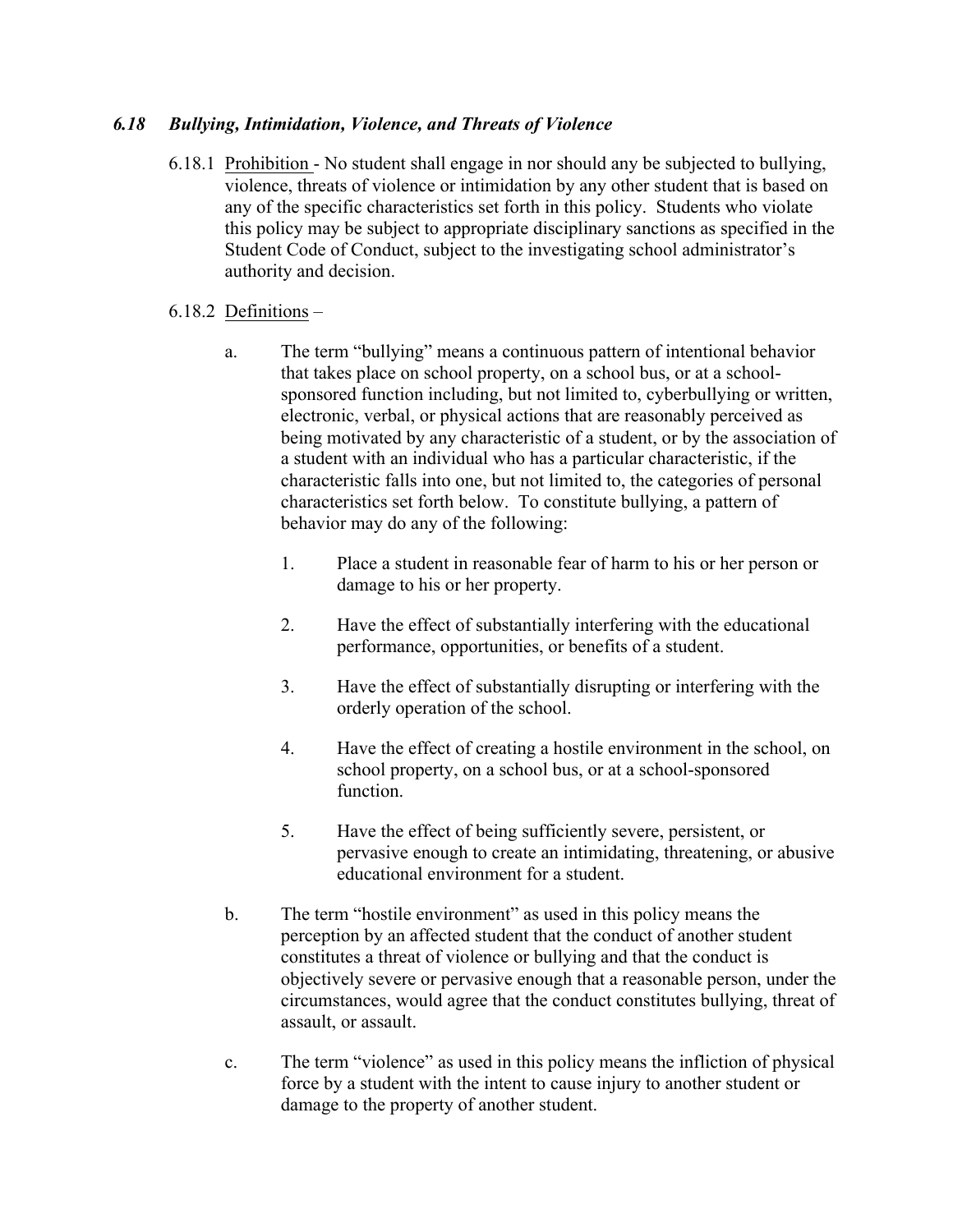- d. The term "threat" as used in this policy means a statement of an intention to inflict pain, injury, damage, or other hostile action to cause fear of harm. The intention may be communicated through an electronic, written, verbal, or physical act to cause fear, mental distress, or interference in the school environment. The intention may be expressly stated or implied and the person communicating the threat has the ability to carry out the threat.
- e. The term "threat of violence" as used in this policy means an expression of intention to inflict injury or damage that is made by a student and directed to another student.
- f. The term "intimidation" as used in this policy means a threat or other action that is intended to cause fear or apprehension in a student, especially for the purpose of coercing or deterring the student from participating in or taking advantage of any school program, benefit, activity or opportunity for which the student is or would be eligible.
- g. The term "student" as used in this policy means a person who is enrolled in the Russell County school system.

## 6.18.3 Description of Behavior Expected of Students –

- a. Students are expected to treat other students with courtesy, respect, and dignity and comply with the Code of Student Conduct. Students are expected and required (1) to comply with the requirements of law, policy, regulation, and rules prohibiting harassment, violence, or intimidation; (2) to refrain from inflicting or threatening to inflict violence, injury, or damage to the person or property of another student; and (3) to refrain from placing another student in fear of being subjected to violence, injury, or damage when such actions or threats are reasonably perceived as being motivated by any personal characteristic of the student that is identified in this policy.
- b. Violence, threats of violence, bullying, and intimidation are prohibited and will be subject to disciplinary consequences and sanctions if the perpetrator of such action is found to have based the prohibited action on one or more of the following personal characteristics of the victim of such conduct:
	- 1. The student's race/color/ethnicity;
	- 2. The student's gender/gender identity;
	- 3. The student's sexual preference;
	- 4. The student's religion;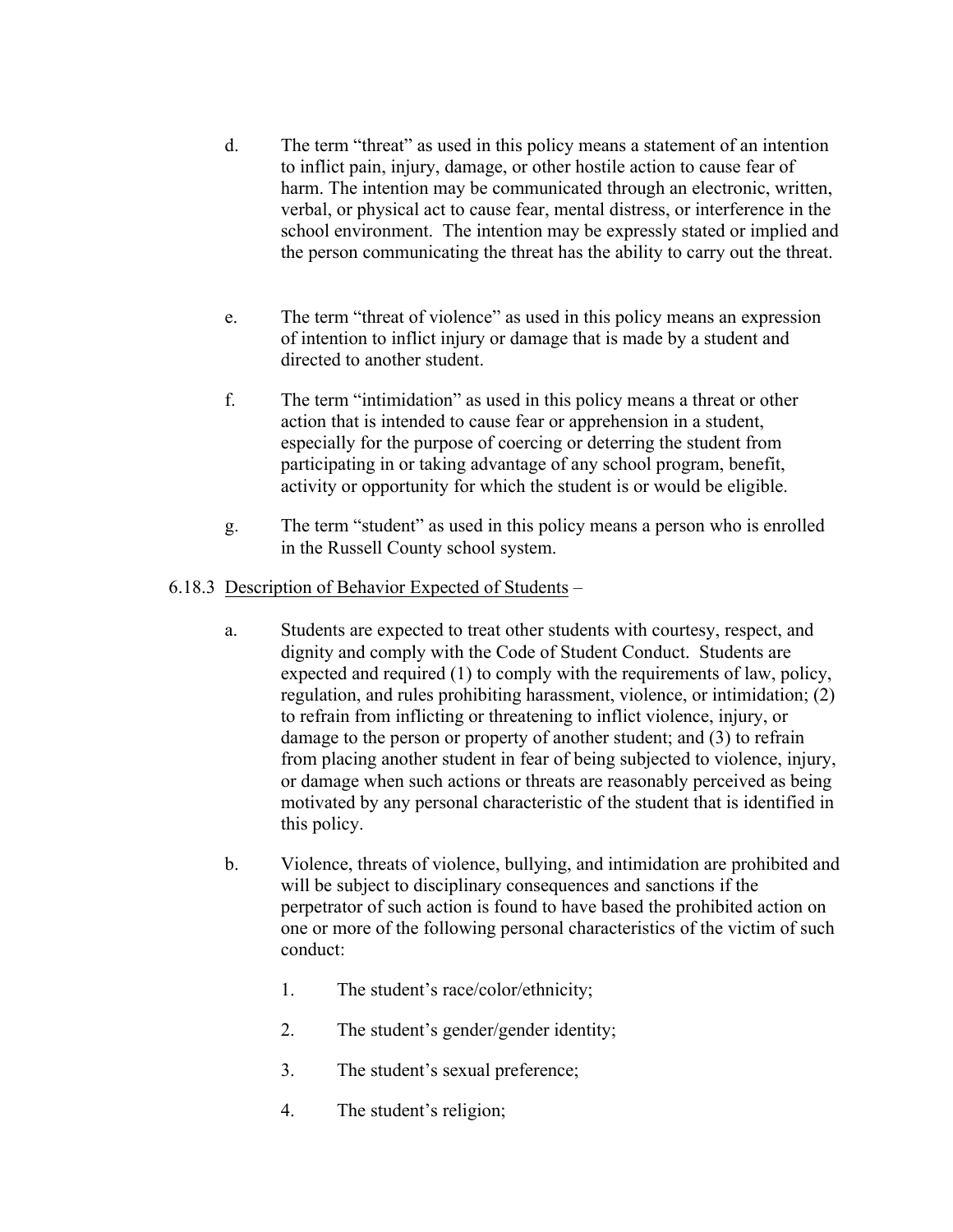- 5. The student's socioeconomic status;
- 6. The student's national origin; or
- 7. The student's disability.
- 6.18.4 Consequences for Violations A series of graduated consequences for any violation of this policy will be those outlined in the Code of Student Conduct or any rule or standard adopted under authority of this policy.
- 6.18.5 Reporting, Investigation, and Complaint Resolution Procedures Complaints alleging violations of this policy may be made on a form readily available in the student handbook, on the website, or at the school's office. The complaint must be signed by the student alleging the violation or by the student's parent or legal guardian and delivered to the principal or the principal's designee either by mail or personal delivery. Incidental or minor violations of the policy may be presented and resolved informally.

The complaint form developed to report violations of this policy will include a provision for reporting a threat of suicide by a student. If a threat of suicide is reported, the principal or the principal's designee is authorized to inform the student's parent or guardian of the report unless at the discretion of the school principal or the principal's designee the apparent cause of the threat of suicide is child abuse or other significant harm from a parent or guardian.

Upon receipt of the complaint, the principal or the principal's designee will, in their sole discretion, determine if the complaint alleges a serious violation of this policy. If the principal or the principal's designee determines that the complaint alleges a serious violation, the principal or the principal's designee will undertake an investigation of the complaint. The investigation will entail the gathering of relevant facts and evidence and will be conducted in a reasonably prompt time period taking into account the circumstances of the complaint. If the investigation establishes a violation, appropriate disciplinary sanctions may be imposed on the offending student(s). Other measures that are reasonably calculated to prevent a recurrence of the violation(s) may also be imposed by the principal or the school system.

Acts of reprisal or retaliation against any student who has reported a violation of this policy or sought relief provided by this policy are prohibited, and are themselves a violation of this policy. Any confirmed acts of reprisal or retaliation may be subject to disciplinary sanctions that may include any sanction, penalty, or consequence that is available to school officials under the Code of Student Conduct. A student who deliberately, recklessly, and falsely accuses another student of a violation of this policy may be subject to disciplinary sanctions as outlined in the Code of Student Conduct.

The complaint form developed to report violations of this policy will include a provision for reporting a threat of suicide by a student. If a threat of suicide is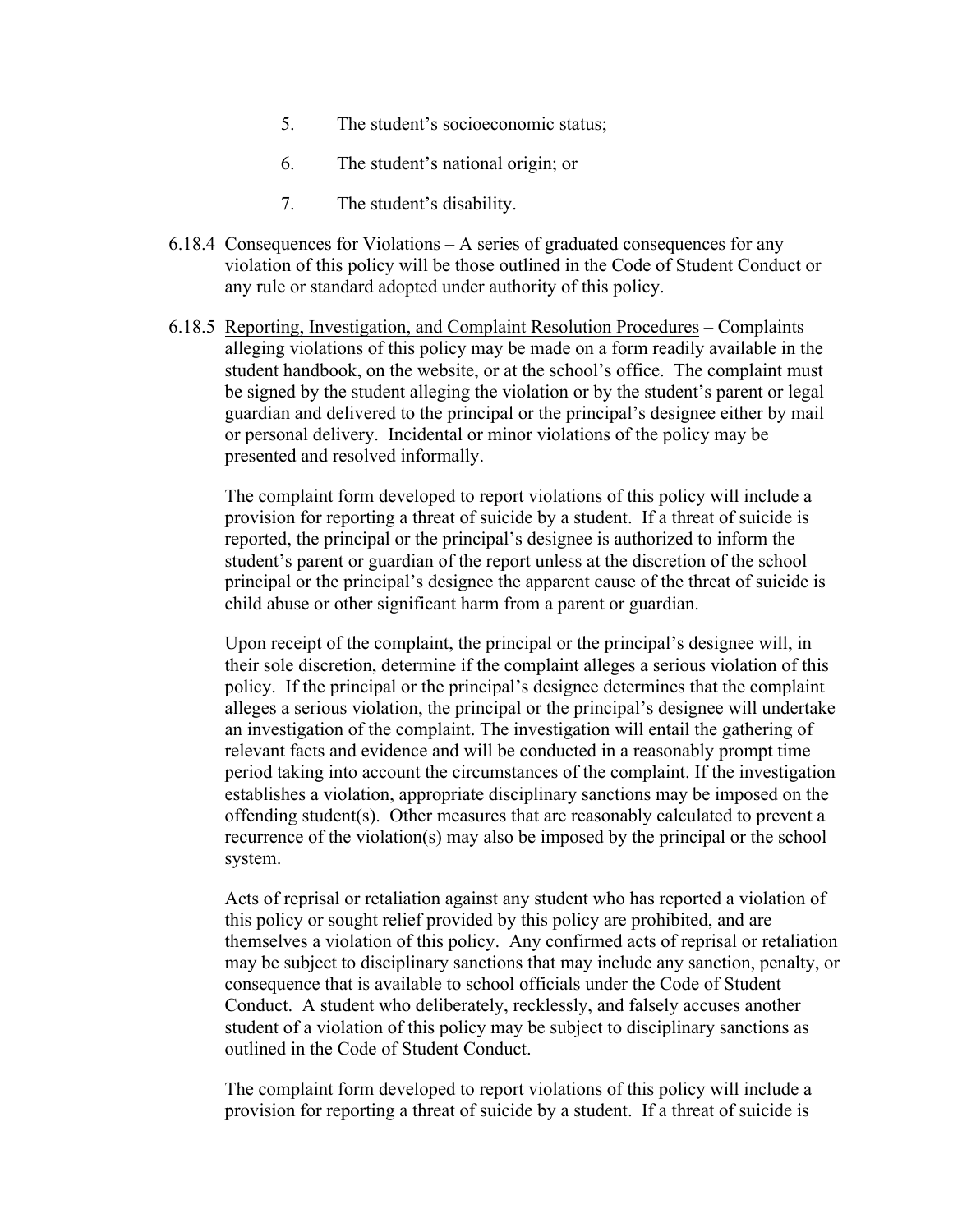reported, the principal or the principal's designee will inform the student's parent or guardian of the report.

- 6.18.6 Suicide Prevention To the extent that the legislature appropriates funds or the Board provides funds from other sources, the Superintendent is authorized to develop a program to implement the following statutory requirements of the Jason Flatt Act in an effort to prevent student suicide:
	- a. Foster individual, family, and group counseling services related to suicide prevention.
	- b. Make referral, crisis intervention, and other related information available for students, parents, and school personnel.
	- c. Foster training for school personnel who are responsible for counseling and supervising students.
	- d. Increase student awareness of the relationship between drug and alcohol use and suicide.
	- e. Educate students in recognizing signs of suicidal tendencies and other facts and warning signs of suicide.
	- f. Inform students of available community suicide prevention services.
	- g. Promote cooperative efforts between school personnel and community suicide prevention program personnel.
	- h. Foster school-based or community-based, or both, alternative programs outside of the classroom.
	- i. Develop a strategy to assist survivors of attempted suicide, students, and school personnel in coping with the issues relating to attempted suicide, suicide, the death of a student, and healing.
	- j. Engage in any other program or activity which the Board determines is appropriate and prudent in the efforts of the school system to prevent student suicide.
	- k. Provide training for school employees and volunteers who have significant contact with students on the Board policies to prevent harassment, intimidation, and threats of violence.
	- l. Develop a process for discussing with students local board policies relating to the prevention of student suicide and to the prevention of harassment, intimidation, violence, and threats of violence.